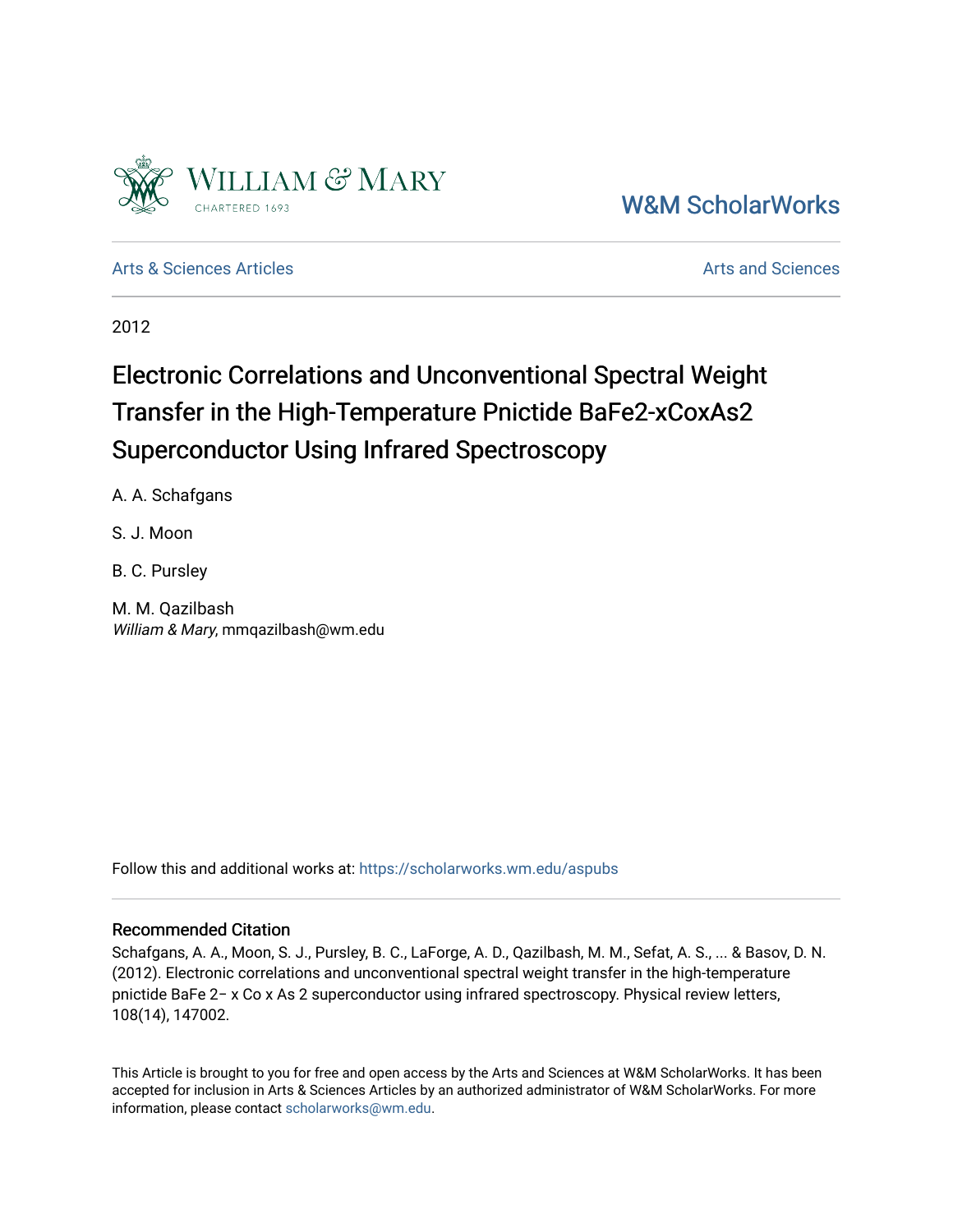## <span id="page-1-1"></span>Electronic Correlations and Unconventional Spectral Weight Transfer in the High-Temperature Pnictide  $BaFe_{2-x}Co_{x}As_{2}$  Superconductor Using Infrared Spectroscopy

A. A. Schafgans,<sup>1[,\\*](#page-4-0)</sup> S. J. Moon,<sup>1</sup> B. C. Pursley,<sup>1</sup> A. D. LaForge,<sup>1</sup> M. M. Qazilbash,<sup>2</sup> A. S. Sefat,<sup>3</sup>

D. Mandrus,  $3.4$  K. Haule,  $5$  G. Kotliar,  $5$  and D. N. Basov<sup>1</sup>

<sup>1</sup>Department of Physics, University of California, San Diego, La Jolla, California 92093, USA

<sup>2</sup>Department of Physics, College of William and Mary, Williamsburg, Virginia 23187, USA<sup>3</sup>Materials Science and Technology Division, Oak Bidge National Laboratory Oak Bidge, Tennessee

<sup>3</sup>Materials Science and Technology Division, Oak Ridge National Laboratory, Oak Ridge, Tennessee 37831, USA

<sup>4</sup>Department of Materials Science and Engineering, University of Tennessee, Knoxville, Tennessee 37996, USA 5<br>5 Department of Physics and Astronomy Puteers University Piecetaway Naw Jersey 08854, USA

 ${}^{5}$ Department of Physics and Astronomy, Rutgers University, Piscataway, New Jersey 08854, USA

(Received 15 June 2011; published 2 April 2012)

We report an infrared optical study of the pnictide high-temperature superconductor  $BaFe<sub>1.84</sub>Co<sub>0.16</sub>As<sub>2</sub>$ and its parent compound  $BaFe<sub>2</sub>As<sub>2</sub>$ . We demonstrate that electronic correlations are moderately strong and do not change across the spin-density wave transition or with doping. By examining the energy scale and direction of spectral weight transfer, we argue that Hund's coupling  $J$  is the primary mechanism that gives rise to correlations.

DOI: [10.1103/PhysRevLett.108.147002](http://dx.doi.org/10.1103/PhysRevLett.108.147002) PACS numbers: 74.25.Gz, 71.45.Gm, 74.25.Ha, 74.70.Xa

Strongly correlated materials present some of the most interesting challenges to both experimental and theoretical physicists alike. A profound experimental manifestation of correlations is the renormalization of electronic bands due to interactions that are not included in the standard band theory description [[1](#page-4-1)[–3](#page-4-2)]. Correlations are well known to give rise to complex phase diagrams, as evidenced by the long-standing problem of high-temperature superconductivity in cuprates [[4,](#page-4-3)[5\]](#page-4-4). Since the discovery of the iron-pnictide superconductors, one pressing question in this field is whether correlations in general, and Mott physics specifically, are among necessary preconditions for the high- $T_c$  phenomenon. While both the cuprates and pnictides exhibit an antiferromagnetically ordered ground state in proximity with the superconducting phase ([[6](#page-4-5),[7\]](#page-4-6), and references therein), the parent compounds of the iron-pnictide materials are metallic with striped spindensity wave order, unlike the antiferromagnetic Mott insulating cuprate parent compounds. As we will show for the 122 class of pnictides, the influence of magnetism via Hund's coupling is the predominant correlation mechanism and is crucial to the electronic properties of the paramagnetic normal and superconducting states.

We measured the optical reflectivity of the parent  $BaFe<sub>2</sub>As<sub>2</sub>$  (Ba122) and optimally doped  $BaFe<sub>1.84</sub>Co<sub>0.16</sub>As<sub>2</sub>$ (Co-Ba122) compounds as a function of temperature over a broad spectral range and extracted the optical constants as described in [[8\]](#page-4-7). The real part of the optical conductivity  $\sigma_1(\omega)$  is plotted in Fig. [1.](#page-2-0) The following discussion will distinguish properties of the spin-density wave (SDW) state, which applies only to the parent compound for  $T \leq$  $T_{SDW} \approx 140 \text{ K}$ , from properties of the paramagnetic (PM) normal state, which applies to  $T>T_{SDW}$  in Ba122 and  $T>T_c$  in Co-Ba122. All of the  $\sigma_1(\omega)$  spectra in the PM state involve a broad Drude response extending to at least 1500 cm<sup>-1</sup>. In the SDW state,  $\sigma_1(\omega)$  is dominated at low energy by the formation of the SDW gaps, exhibiting only a very narrow Drude response [\[9,](#page-4-8)[10\]](#page-4-9). Doping does not seem to drastically alter  $\sigma_1(\omega)$  in the PM state.

The renormalization of electronic bands due to correlations has a significant effect on two specific observables in infrared spectroscopy: One is a reduced oscillator strength of the Drude response compared with band theory predictions, and the other is the energy scale of spectral weight transfer. We now explore each of these observables in turn. (In [\[8\]](#page-4-7), we present more details about the samples, experiment, and determination of the SDW gap values.)

In order to quantify the first observable, a reduction of the Drude response compared to band theory, we use a truncated version of the  $f$ -sum rule [\[1\]](#page-4-1). The experimental kinetic energy  $K_{\text{exp}}$  is proportional to the spectral weight of the Drude component of the optical response and is determined via an integral of the real part of the optical conductivity up to a cutoff value  $\Omega$ :

$$
K_{\exp}(\Omega) = \frac{120}{\pi} \int_0^{\Omega} \sigma_1(\omega) d\omega.
$$
 (1)

<span id="page-1-0"></span>Here we have formulated the equation for kinetic energy in units of cm<sup>-2</sup>. The cutoff value  $\Omega$  should be high enough so as to account for all of the Drude weight yet not so high as to include significant contributions from interband transitions. The multiband character of the pnictides presents a caveat for this procedure, due to the potential for low-lying interband transitions. We then normalize  $K_{\text{exp}}$  to  $K_{\text{LDA}}$ , the band theory estimate under the local density approximation (LDA). The same procedure was used to explore correlations in several different families of exotic superconductors including the pnictides  $[1-3,11]$  $[1-3,11]$  $[1-3,11]$  $[1-3,11]$  $[1-3,11]$ . The ratio spans from the extremely correlated case of a fully localized Mott insulator (e.g., the cuprate parent compounds where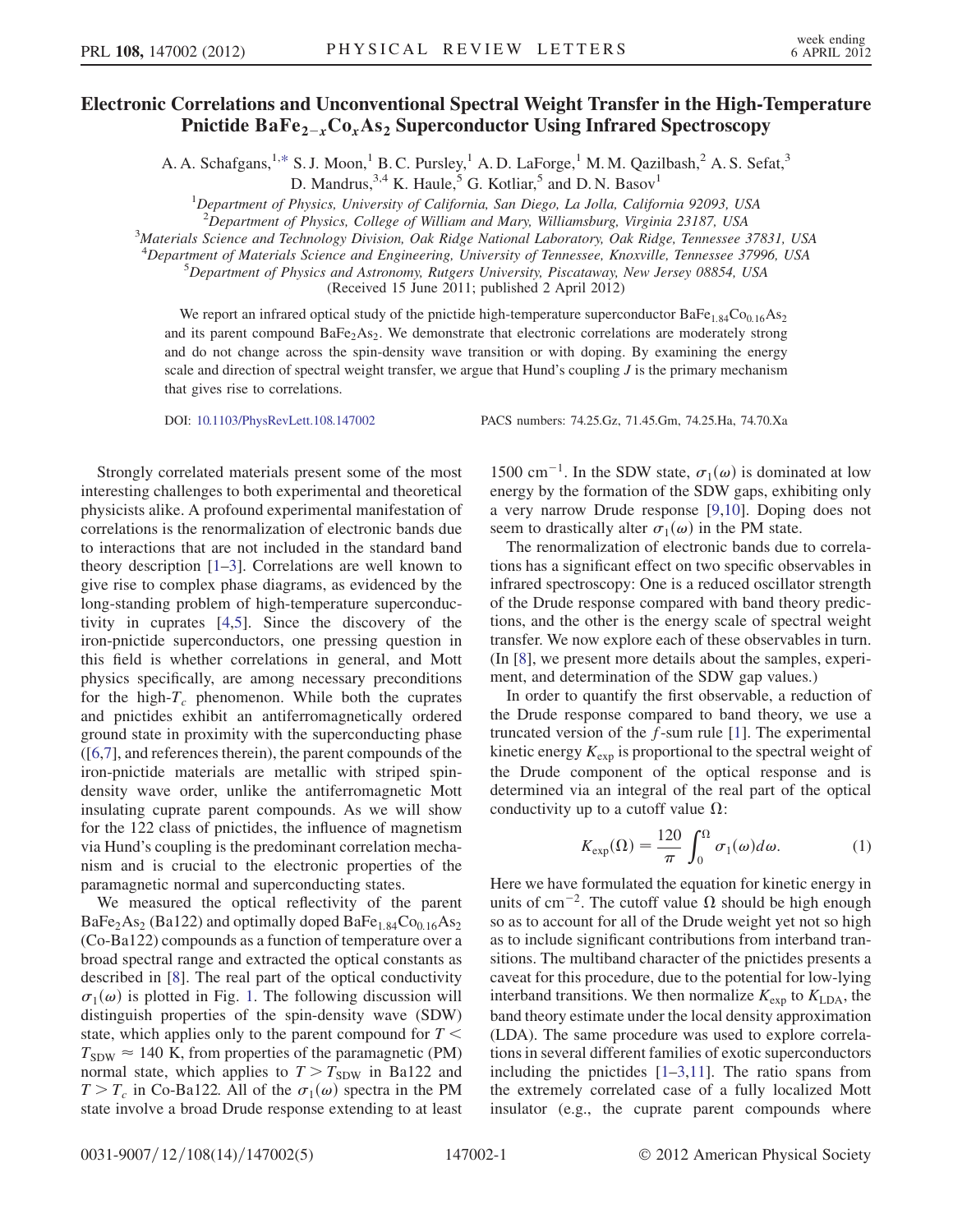<span id="page-2-0"></span>

in Ba122 (top) in the PM ( $T = 150$  K) and SDW ( $T = 50$  K) states and Co-Ba122 (bottom) in the PM normal state and superconducting state  $(T = 7 K)$ . For Ba122, we illustrate the necessary integration cutoffs  $\Omega = 777, 969$ , and 2000 cm<sup>-1</sup> in order to recover the predicted LDA,  $LDA + DMFT$ , and experimentally observed PM state kinetic energy values, respectively. The third cutoff demonstrates that the spectral weight transfer due to the SDW gaps extends to  $2000 \text{ cm}^{-1}$  and not above.

 $K_{\text{exp}}/K_{\text{LDA}} \approx 0$ ) to electronically uncorrelated materials such as a fully itinerant metal (e.g., copper where  $K_{\text{exp}}/K_{\text{LDA}} \approx 1$ ). The comparison is instructive, because band theory with LDA does not take into account Coulomb repulsion U or magnetic interactions that can renormalize the electronic bandwidth and consequently reduce the kinetic energy. Therefore, the ratio of  $K_{\text{exp}}/K_{\text{LDA}}$  emphasizes the significance of correlations due to processes beyond the band theory description.

In Figs. [2\(a\)–2\(c\),](#page-2-1) we plot  $K_{\text{exp}}/K_{\text{LDA}}$  as a function of the cutoff frequency,  $\Omega$ . The LDA kinetic energy values are given in the caption and were obtained as described in a recent work by Yin, Haule, and Kotliar [[12](#page-4-11)]. Using arrows, we point out the various cutoffs explained in Ref. [[8\]](#page-4-7). Irrespective of the cutoff criteria, we find that, for Ba122,  $K_{\text{exp}}/K_{\text{LDA}} = 0.25{\text{-}}0.29$  in the PM and 0.2–0.34 in the

<span id="page-2-1"></span>

FIG. 2 (color online). (a)–(c) The kinetic energy ratio  $K_{\text{exp}}(\Omega)/K_{\text{LDA}}$  in Ba122 and Co-Ba122, as a function of integration cutoff value  $\Omega$  [Eq. ([1](#page-1-0))]. The ratio for Ba122 in the PM (a) and SDW (b) states and for Co-Ba122 in the normal PM state (c). The numbers and arrows indicate the results of the four methods for determining the kinetic energy integration cutoff, described in [[8](#page-4-7)]. (d) The temperature-averaged results of the kinetic energy ratio  $K_{\text{exp}}(\Omega)/K_{\text{theory}}$  in the PM and SDW states, compared with both LDA and  $LDA + DMFT$  results, including the theoretical kinetic energy values. The triangles show the value of the ratio of the two theoretical kinetic energies determined via LDA and LDA + DMFT in the PM and SDW states. The values from theory are  $\omega$  (cm<sup>-1</sup>)  $K_{\text{LDA}}^{\text{PM}} = (21\,133\,\text{cm}^{-1})^2$ ,  $K_{\text{LDA}}^{\text{SDW}} = (6937\,\text{cm}^{-1})^2$ ,  $K_{\text{DMFT}}^{\text{PM}} = (12\,905\,\text{cm}^{-1})^2$ , and  $K_{\text{DMFT}}^{\text{SDW}} = (8147\,\text{cm}^{-1})^2$ .

SDW state. In Co-Ba122, we observe a similar value in the PM normal state:  $K_{\text{exp}}/K_{\text{LDA}} = 0.15{\text -}0.31$ . Our results demonstrate that correlations are present in the PM state and remain unchanged at low temperature in the fully developed SDW state and with doping into the superconducting state.

One recent attempt to theoretically explain the optical conductivity and magnetic moment in the PM state of Ba122 utilizes dynamical mean field theory in conjunction with the local density approximation  $(LDA + DMFT)$ [\[12\]](#page-4-11). In Fig. [2\(d\),](#page-2-1) we have also plotted the ratio  $K_{\text{exp}}/K_{\text{DMFT}}$ , where  $K_{\text{DMFT}}$  corresponds to the kinetic energy predicted by using  $LDA + DMFT$ . This theory can be understood to describe a PM metal with a fluctuating magnetic moment. In Ba122, we find that in the PM state  $K_{\text{exp}}/K_{\text{DMFT}} = 0.67{\text -}0.77$ , while in Co-Ba122 the ratio is  $K_{\text{exp}}/K_{\text{DMFT}} = 0.68{\text -}0.83$ . We therefore confirm the ability of  $LDA + DMFT$  to more accurately describe the optical response in the PM state. However, this conclusion does not hold for the SDW state. In fact,  $LDA + DMFT$ underestimates the degree of correlations by an extra 30% over LDA alone, giving  $K_{\text{exp}}/K_{\text{DMFT}} = 0.15{\text -}0.25$ . This is surprising due to the qualitative agreement between our data and the theoretical spectra. (We note that this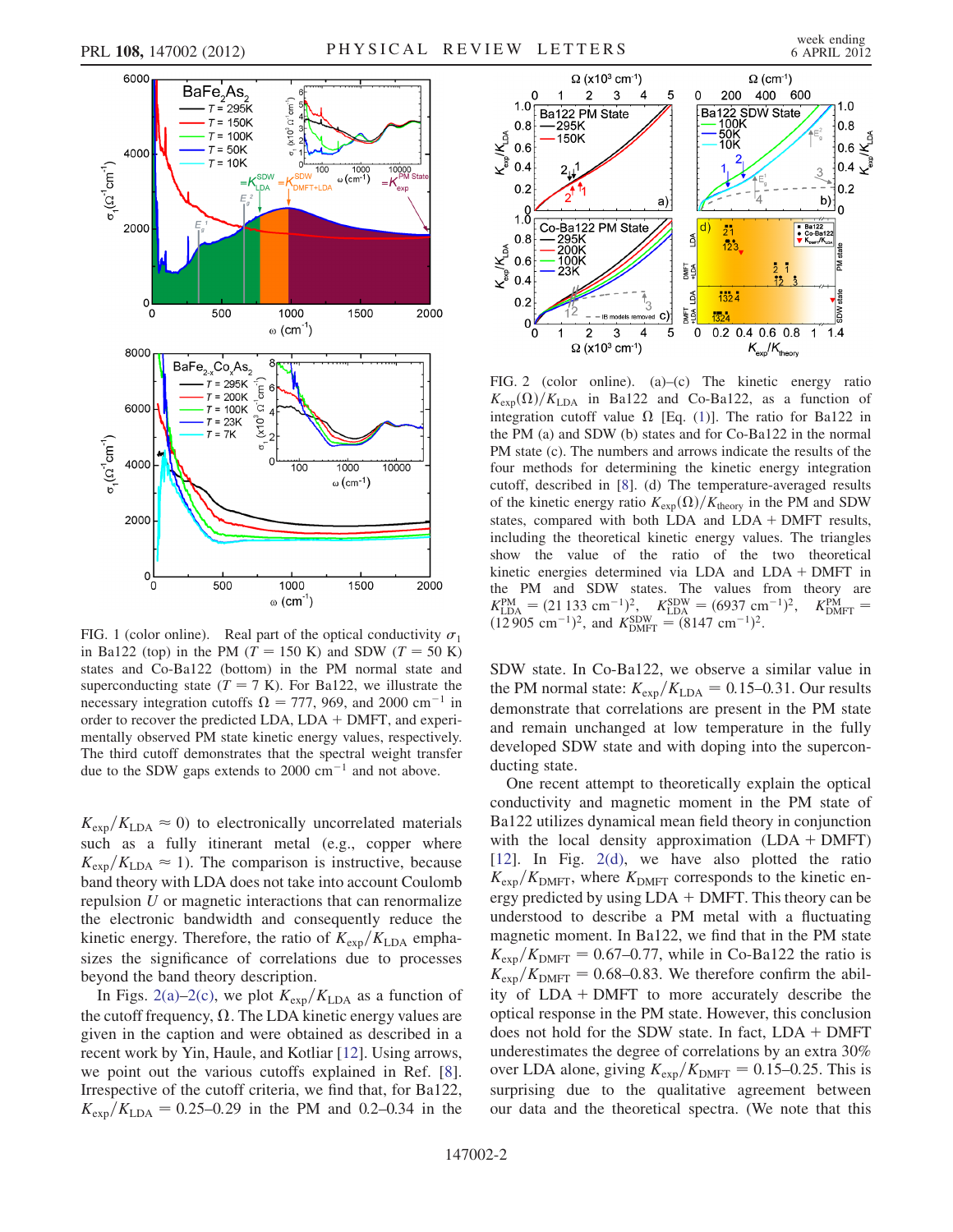discrepancy between  $K_{\text{exp}}$  and  $K_{\text{DMFT}}$  may be entirely explained by the excessively high background conductivity in the theoretical results [\[12\]](#page-4-11).)

Comparison with theory allows us to determine that the strength of correlations in BaFe<sub>2-x</sub>Co<sub>x</sub>As<sub>2</sub> is significant  $[K_{\text{exp}}(\Omega)/K_{\text{LDA}} \approx 0.4$  is an upper bound; for a full description of the sources of error inherent within our technique, see [\[8](#page-4-7)]]. The strength is on a par with what is known to produce the highest  $T_c$  in optimally doped cuprates [\[1,](#page-4-1)[2,](#page-4-12)[11\]](#page-4-10). Such reduced kinetic energy from theoretical expectations implies that additional spectral weight (SW) is present at energies higher than the Drude response. In order to elucidate the mechanisms that drive correlations in the Ba122 pnictides, one must determine the energy scale associated with this SW. However, the higher energy SW contribution is not immediately evident in  $\sigma_1(\omega)$  due to the obscuring presence of interband transitions. Similar complications arise with doped Mott insulators where the energy scale of U overlaps with the interband structure. Nevertheless, it is possible to gain direct information about the magnitude of  $U$  in doped Mott insulators by carefully monitoring the distribution of SW as it changes with doping and temperature [\[13](#page-5-0)[,14\]](#page-5-1). We utilize this approach in the pnictides by monitoring the energy scale of SW transfer in  $\sigma_1(\omega)$ .

In Fig. [3](#page-3-0), we plot the ratio of the integrated SW at low temperature  $K_{\text{exp}}(T, \Omega)$  to the room temperature value  $K_{\text{exp}}(295 \text{ K}, \Omega)$ , where the cutoff value  $\Omega$  extends throughout the entire measured frequency range. This ratio emphasizes the relevant energy scale of SW transfer. If there is a transfer of SW from high to low energy, the SW ratio will exceed 1 at low energy and then smoothly approach 1 until the full energy scale of the Drude oscillator is reached. If there is a transfer of SW from low to high energy, the SW ratio will fall below 1 until the total energy scale of SW transfer is reached.

We now discuss the SW ratios in the PM state (Fig. [3\)](#page-3-0). As temperature decreases, the Drude response narrows and some SW shifts lower in energy. This is in accordance with expectations for a metal and causes the SW ratio to exceed 1 below  $\approx 600 \text{ cm}^{-1}$ . Yet between  $\approx 600 \text{ and } 8000 \text{ cm}^{-1}$ , the ratios decrease to well below 1. There is a minimum in the PM state ratios near 3000 cm<sup>-1</sup>, indicating a turning point in SW transfer: Below this value SW is depleted, while above this value SW is amassed. By  $\approx 8000 \text{ cm}^{-1}$ , the ratios return to  $\approx 1$  as all of the SW is recovered. Therefore, SW is transferred from the Drude response into the region between 3000 and 8000  $cm^{-1}$  in both Ba122 and Co-Ba122. The energy scale of SW transfer is determined by observing the energy range over which most of the spectral weight is recovered, marked in Fig. [3](#page-3-0) with vertical dashed lines. By this criterion, the energy scale for correlations in the PM state is  $\approx 8000 \text{ cm}^{-1}$ .

In the SDW state in Ba122, we observe the superposition of two concomitant processes, each with its own energy

<span id="page-3-0"></span>

FIG. 3 (color online). Ratio of the integrated conductivity  $K_{\text{exp}}(T, \Omega)/K_{\text{exp}}(295 \text{ K}, \Omega)$  as a function of cutoff value  $\Omega$ and temperature over the entire measured frequency range in Ba122 (top panel) and Co-Ba122 (bottom panel). The ratios are taken with respect to the  $T = 295$  K data in order to display the temperature evolution of the PM and SDW SW transfer. The two vertical dashed bars show the energy scale below which all of the SW transfer takes place, for both the PM and SDW states. The energy scale of SW transfer in the PM state is  $\approx 8000 \text{ cm}^{-1}$  and in the SDW state is  $\approx 2000 \text{ cm}^{-1}$ . Inset: Temperature dependence of the kinetic energy of the Drude response, normalized to the room temperature value, at a cutoff  $\Omega = 1450 \text{ cm}^{-1}$ .

scale of SW transfer. The energy scale relevant for correlations in the PM state persists in the SDW state. In addition, there is SW transfer at lower energies, consistent with the formation of the SDW gaps. When the SDW state forms, a peak in  $\sigma_1(\omega)$  emerges at finite frequency. Therefore, the SW in the remaining Drude response plus the SW in the SDW peak should be equal to the SW in the Drude response in the PM state. This is the case in Ba122, exemplified in Fig. [1](#page-2-0) (top panel), where we show that, in order to recover SW equal to the Drude response in the PM state, the integration cutoff must be equal to the frequency where the SDW peak returns to the PM state value  $(\Omega \approx 2000 \text{ cm}^{-1})$ . Therefore, we contend that the SW transfer in the SDW state can be understood as a superposition of two processes: the gapping of states due to SDW order, restricted to energies below  $\approx 2000 \text{ cm}^{-1}$ , and SW transfer from low to high energy over the same energy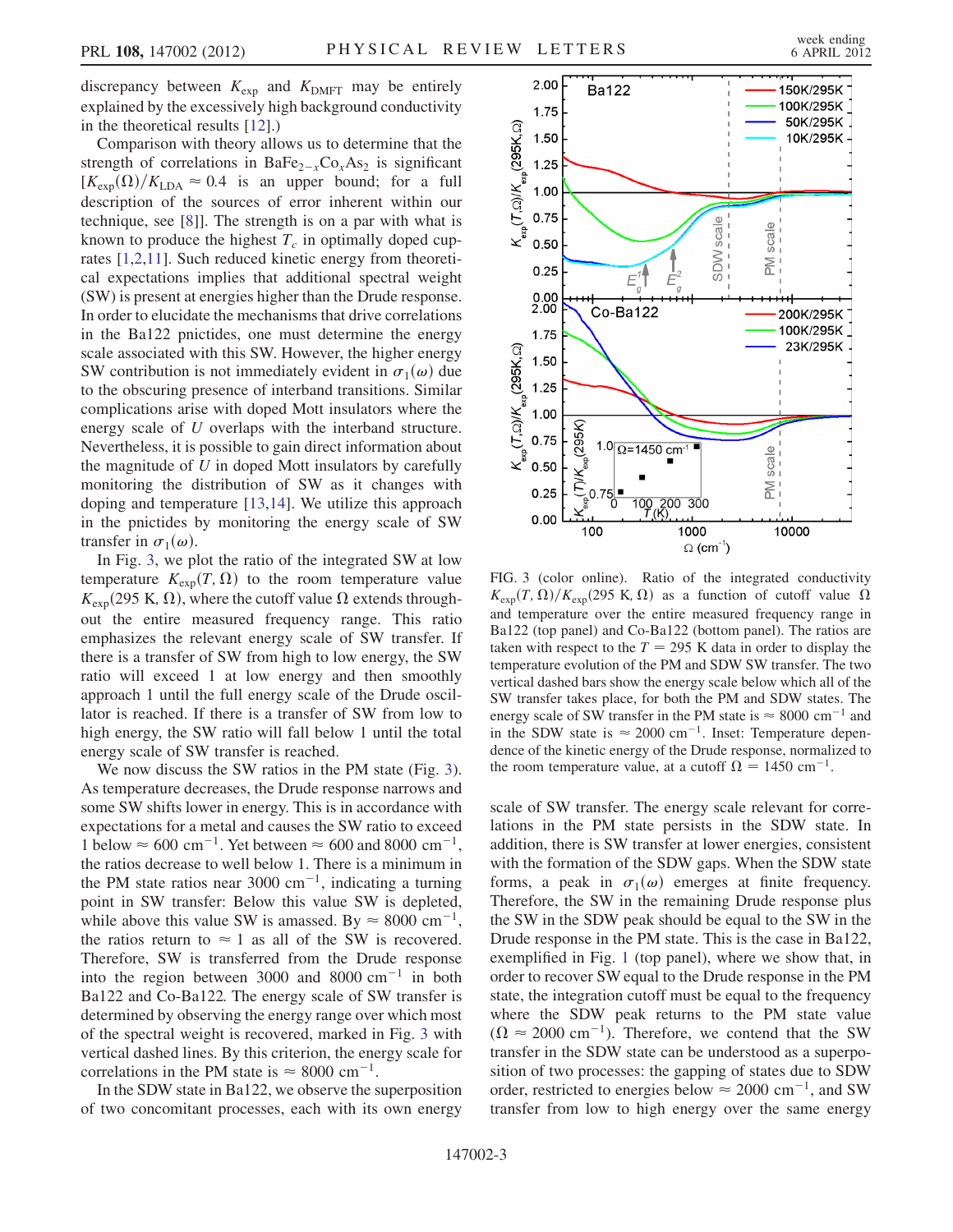scale as in the PM state, extending to energies as high as  $\approx 8000 \text{ cm}^{-1}$ . This shows that the SDW state does not introduce additional electronic correlations in Ba122.

Having determined the energy scale of SW transfer, we are now in a position to compare our observations with the energy scales potentially relevant for correlations in the 122 materials: the Hubbard  $U$  and Hund's coupling  $J$ . The difference of the physical origin of these two processes is significant. In Mott-Hubbard systems, correlations result from reduced charge fluctuations, where double occupancy is highly penalized. In Hund's metals, the charge fluctuations are not much reduced, but the quasiparticles nevertheless can become strongly correlated, because electrons on the same Fe ion tend to form high spin due to Hund's rule coupling. For the system to become a Fermi liquid, this high spin needs to be screened by the electrons on the neighboring ions. Such large spin on Fe is very hard to screen by hopping between ions, resulting in strongly correlated quasiparticles.

Experimentally, x-ray absorption spectroscopy can directly access the magnitude of  $U$  and  $J$ . A recent work determined that, in Ba122,  $U \le 2$  eV  $\approx 16000$  cm<sup>-1</sup> and  $J \approx 0.8$  eV  $\approx 6400$  cm<sup>-1</sup> [\[15\]](#page-5-2), while other x-ray absorption spectroscopy experiments determined, for a broad class of pnictides, that  $U = 3-4$  eV  $\approx 24\,000-32\,000$  cm<sup>-1</sup> and  $J \approx 0.8$  eV  $\approx 6400$  cm<sup>-1</sup>, in agreement with constrained DFT calculations ([\[16\]](#page-5-3) and references therein). In LDA  $+$ DMFT calculations, including those that produce an optical conductivity closely resembling our data [[12](#page-4-11)], the interaction strengths ranged between  $U = 3-4$  eV [\[16,](#page-5-3)[17\]](#page-5-4) and  $U \ge 5$  eV [[18](#page-5-5)] and  $J = 0.6{\text -}0.9$  eV  $\approx 3600{\text -}7200$  cm<sup>-1</sup>. On the other hand, mean field theory results suggest an intermediate value of  $U = 2-4$  eV [\[19\]](#page-5-6), while a multiorbital Hubbard model under the mean field approximation gives  $U \approx 1.5$  eV and  $J \approx 0.3{\text -}0.6$  eV [\[20\]](#page-5-7).

All of these results point to a picture where  $U \approx 2-5$  eV while J is some fraction thereof:  $J \approx 0.6{\text -}0.9 \text{ eV}$ . Comparing the values of  $U$  and  $J$  with our SW data, it is clear that the Coulomb scale  $U \approx 2{\text -}5 \text{ eV}$  is larger than the observed SW transfer in our samples [\[21\]](#page-5-8), especially considering the fact that the bulk of the literature we reviewed leans towards the larger value of U within the above interval. Moreover, as demonstrated, SW does not significantly change with doping, while in a Mott insulator the effective number density of carriers increases linearly with doping.

Of additional importance is the direction of SW transfer. In most strongly correlated metals derived from Mott insulators, the Drude oscillator strength grows at lowered temperatures due to SW transfer from high to low energy, over an energy scale of the Hubbard  $U/2$  [[22](#page-5-9)]. (An example of this behavior can be found in the electronic response of  $V_2O_3$  in the high-temperature metallic state [\[13](#page-5-0)[,23\]](#page-5-10).) SW transfer in the cuprates, while not universally true in the most underdoped compounds, is generally from high to low energy with decreasing temperature, over an energy scale associated with  $U$  [\[24–](#page-5-11)[27](#page-5-12)] (see [[8](#page-4-7)] for more references and a detailed discussion of this point). Therefore, we find that, for systems where the Coulomb repulsion U defines the correlation scale, SW transfer is from high to low energy as temperature is decreased, resulting in a larger Drude response at low temperature. The situation in the 122 pnictides is quite different, where the SW transfer at low temperature is from low to high energy. As can be readily observed in the Fig. [3](#page-3-0) inset, SW in the Drude response decreases as temperature is lowered [\[28–](#page-5-13)[30\]](#page-5-14). Such behavior is reminiscent of doped semiconductors and sets the pnictides apart from correlated metals derived from Mott insulators.

By studying both the direction and energy scale of SW transfer, the evidence weighs in favor of a correlation mechanism predominantly due to Hund's coupling [\[31\]](#page-5-15):  $J \approx 0.6$ –0.9 eV, which is equal to the scale of SW transfer that we observe. These results are unexpected in light of doped Mott insulators such as the cuprates, where electronic correlations decrease as the material is doped. On the contrary, our observation of a constant kinetic energy ratio as a function of doping is evidence against a Mott-like correlation mechanism [\[1](#page-4-1)]. Moreover, unconventional SW transfer from low to high energy is also observed in P-doped and Co-overdoped Ba122, indicating that it may be a general phenomenon in the pnictides [[32](#page-5-16)]. In the future, a systematic study of detwinned samples may reveal important anisotropies [\[33](#page-5-17)[,34\]](#page-5-18) of the SW transfer.

This work was supported by the NSF 1005493 and the AFOSR. D. M. was supported by the U.S. DOE. G. K. was supported by NSF Grant No. DMR-0906943.

[\\*a](#page-1-1)schafgans@physics.ucsd.edu

- <span id="page-4-1"></span><span id="page-4-0"></span>[1] A. J. Millis et al., Phys. Rev. B **72**[, 224517 \(2005\).](http://dx.doi.org/10.1103/PhysRevB.72.224517)
- <span id="page-4-12"></span><span id="page-4-2"></span>[2] M. M. Qazilbash et al., [Nature Phys.](http://dx.doi.org/10.1038/nphys1343) 5, 647 (2009).
- <span id="page-4-3"></span>[3] D. N. Basov et al., [Rev. Mod. Phys.](http://dx.doi.org/10.1103/RevModPhys.83.471) 83, 471 (2011).
- [4] D. N. Basov and T. Timusk, [Rev. Mod. Phys.](http://dx.doi.org/10.1103/RevModPhys.77.721) 77, 721 [\(2005\)](http://dx.doi.org/10.1103/RevModPhys.77.721).
- <span id="page-4-5"></span><span id="page-4-4"></span>[5] Armin Comanac et al., [Nature Phys.](http://dx.doi.org/10.1038/nphys883) 4, 287 (2008).
- [6] Johnpierre Paglione and Richard L. Greene, [Nature Phys.](http://dx.doi.org/10.1038/nphys1759) 6[, 645 \(2010\)](http://dx.doi.org/10.1038/nphys1759).
- <span id="page-4-6"></span>[7] Q. Si and E. Abrahams, [Phys. Rev. Lett.](http://dx.doi.org/10.1103/PhysRevLett.101.076401) 101, 076401 [\(2008\)](http://dx.doi.org/10.1103/PhysRevLett.101.076401).
- <span id="page-4-7"></span>[8] See Supplemental Material at [http://link.aps.org/](http://link.aps.org/supplemental/10.1103/PhysRevLett.108.147002) [supplemental/10.1103/PhysRevLett.108.147002](http://link.aps.org/supplemental/10.1103/PhysRevLett.108.147002) for a detailed description of the samples, experiment, methods, a discussion of spectral weight transfer in the doped Mott insulators, and a brief comparison of the kinetic energy measured via optics and ARPES.
- <span id="page-4-8"></span>[9] W. Z. Hu et al., Phys. Rev. Lett. 101[, 257005 \(2008\)](http://dx.doi.org/10.1103/PhysRevLett.101.257005).
- <span id="page-4-10"></span><span id="page-4-9"></span>[10] S.J. Moon et al., Phys. Rev. B 81[, 205114 \(2010\)](http://dx.doi.org/10.1103/PhysRevB.81.205114).
- [11] D. N. Basov and Andrey V. Chubukov, [Nature Phys.](http://dx.doi.org/10.1038/nphys1975) 7, 272 [\(2011\)](http://dx.doi.org/10.1038/nphys1975).
- <span id="page-4-11"></span>[12] Z.P. Yin, K. Haule, and G. Kotliar, [Nature Phys.](http://dx.doi.org/10.1038/nphys1923) 7, 294 [\(2011\)](http://dx.doi.org/10.1038/nphys1923).